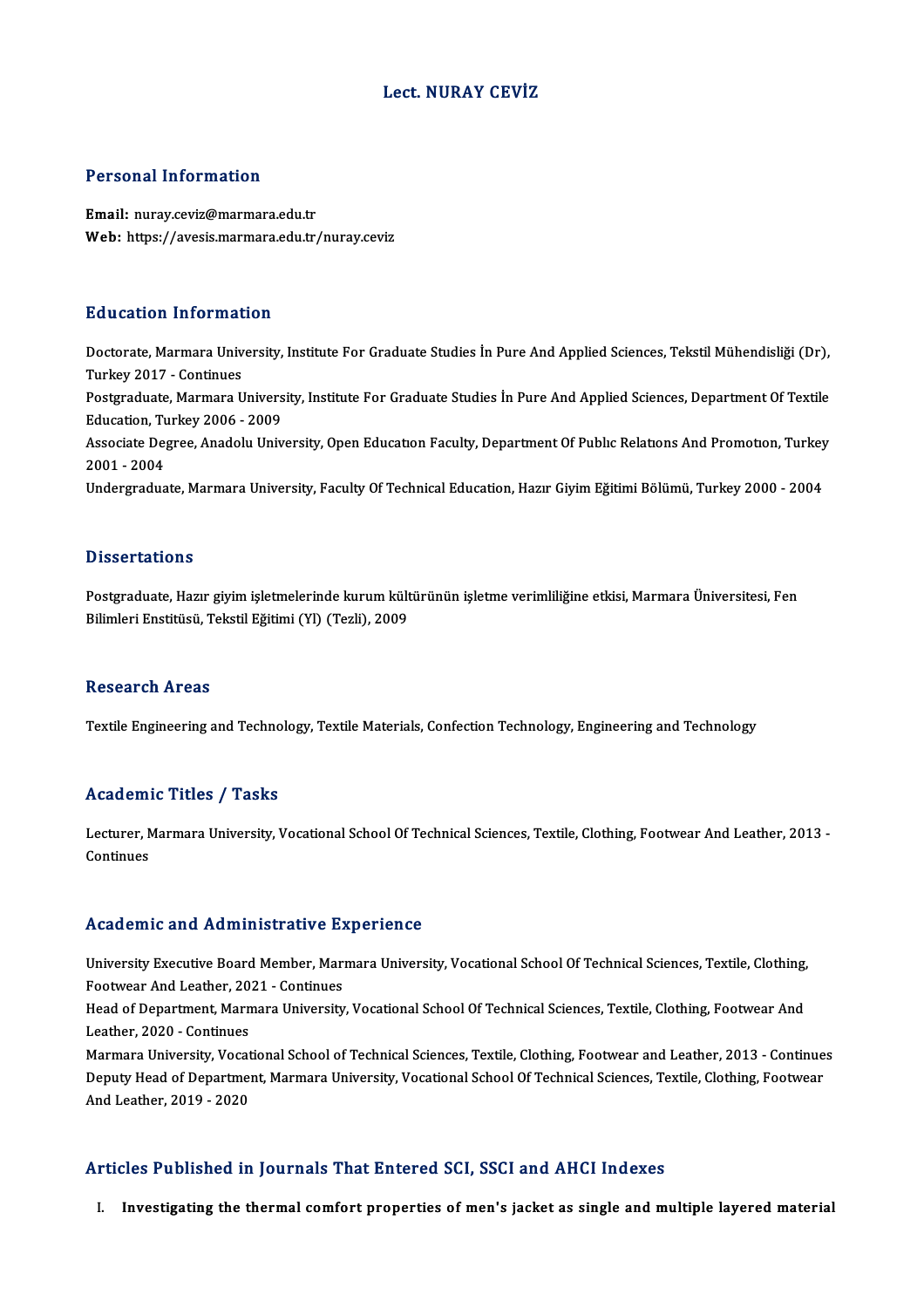EnginA.,AbdurrahimY.,NurayO.C. ,AdnanM. Engin A., Abdurrahim Y., Nuray O. C. , Adnan M.<br>INDUSTRIA TEXTILA, vol.68, no.6, pp.458-463, 2017 (Journal Indexed in SCI)<br>Analyging the effects of special weaking presesses on aborasteristics

- II. Analyzing the effects of special washing processes on characteristics of sewing threads AKCAGÜN E., CEVIZ N., YILMAZ A., Mazari A. INDUSTRIA TEXTILA, vol.68, no.6, pp.458-46<br>Analyzing the effects of special washing<br>AKÇAGÜN E., CEVİZ N., YILMAZ A., Mazari A.<br>JOUPNAL OF THE TEYTU E INSTITUTE vol.14 Analyzing the effects of special washing processes on characteristics of sewing threads<br>AKÇAGÜN E., CEVİZ N., YILMAZ A., Mazari A.<br>JOURNAL OF THE TEXTILE INSTITUTE, vol.108, no.11, pp.1926-1932, 2017 (Journal Indexed in SC
- III. Thermal Comfort of Woolen Fabrics Depending on Physical Properties<br>Dal V., ATMACA M., YILDIZ Z., CEVİZ N., Hes L. **JOURNAL OF THE TEXTILE INSTITUTE, vol.108**<br>Thermal Comfort of Woolen Fabrics Dep<br>Dal V., ATMACA M., YILDIZ Z., CEVİZ N., Hes L.<br>JOUPNAL OF NATURAL FIRERS vol.13, ne.6, n JOURNAL OF NATURAL FIBERS, vol.13, no.6, pp.714-725, 2016 (Journal Indexed in SCI)
- Dal V., ATMACA M., YILDIZ Z., CEVİZ N., Hes L.<br>JOURNAL OF NATURAL FIBERS, vol.13, no.6, pp.714-725, 2016 (Journal Indexed in SCI)<br>IV. Research into the Effect of Corporate Culture on Operational Efficiency in the Turkis JOURNAL OF NAT<br>Research into t<br>Wear Industry<br>Del.V. CEVIZ N Research into<br>Wear Industry<br>Dal V., CEVİZ N.<br>FIPPES & TEVTI Wear Industry<br>Dal V., CEVİZ N.<br>FIBRES & TEXTILES IN EASTERN EUROPE, vol.19, no.6, pp.12-16, 2011 (Journal Indexed in SCI)

## Articles Published in Other Journals

- Tticles Published in Other Journals<br>I. COVID-19 KORKUSU VE KORONAVİRÜS ANKSIYETE İLİŞKİSİNİN İNCELENMESİ<br>TEKTAS N. CEVİZ N TEKTAŞ N., CEVİZ N.<br>TEKTAŞ N., CEVİZ N.<br>International Jeurna
	-

TEKTAŞ N., CEVİZ N.<br>International Journal of Disciplines In Economics and Administrative Sciences Studies (IDEAstudies), vol.7, no.36, pp.1322-1329, 2021 (Refereed Journals of Other Institutions) International Journal of Disciplines In Economics and Administral<br>pp.1322-1329, 2021 (Refereed Journals of Other Institutions)<br>II. DIGITAL TRANSFORMATION IN THE TEXTILE INDUSTRY<br>CEVIZ N. SAPIKAS A

# PP.1322-1329, 2021<br>DIGITAL TRANSFOI<br>CEVİZ N., SARIKAŞ A.<br>SOCIAL MENTALITY

DIGITAL TRANSFORMATION IN THE TEXTILE INDUSTRY<br>CEVİZ N., SARIKAŞ A.<br>SOCIAL MENTALITY AND RESEARCHER THINKERS JOURNAL, vol.7, no.54, pp.3700-3709, 2021 (Refereed Journals<br>of Other Institutione) CEVİZ N., SARIKAŞ A.<br>SOCIAL MENTALITY A<br>of Other Institutions)<br>CEVPE PULINCI ISLÂ SOCIAL MENTALITY AND RESEARCHER THINKERS JOURNAL, vol.7, no.54, pp.3700-3709, 2021 (1<br>of Other Institutions)<br>III. CEVRE BİLİNCİ IŞIĞINDA DENİM ÜRÜNLERİN ÜNİVERSİTE ÖĞRENCİLERİ AÇISINDAN<br>DEĞEPI ENDİRİLMESİ

## of Other Institutions)<br>ÇEVRE BİLİNCİ IŞIĞIN<br>DEĞERLENDİRİLMESİ<br>TEKTAS N. ÇEVİZ N. İNA DEĞERLENDİRİLMESİ<br>TEKTAŞ N., CEVİZ N., İNAN R. DEĞERLENDİRİLMESİ<br>TEKTAŞ N., CEVİZ N., İNAN R.<br>Social Sciences Studies Journal, vol.7, no.92, pp.5624-5634, 2021 (Refereed Journals of Other Institutions)<br>ERKEN CUMUURİYET DÖNEMİ MEKÂN TASARIMINDA TEKSTİL MALZEMELERİNIN KU

## IV. ERKEN CUMHURİYET DÖNEMİ MEKÂN TASARIMINDA TEKSTİL MALZEMELERİNİN KULLANIMININ İNCELENMESİ Social Sciences S<br>ERKEN CUMHI<br>İNCELENMESİ<br>APER II V. CEV İNCELENMESİ<br>ARER U. Y. , CEVİZ N.<br>İdil Sanat ve Dil Dergisi, vol.82, no.2021, pp.889-901, 2021 (Refereed Journals of Other Institutions)<br>ÜNİVERSİTE ÖĞRENCÜ ERİNİN KARİN MEMURU KIVAEETI ERİNE BAKIS ACU ARININ ANA

ARERU.Y. ,CEVİZN.

## V. ÜNİVERSİTE ÖĞRENCİLERİNİN KABİN MEMURU KIYAFETLERİNE BAKIŞ AÇILARININ ANALİZİ İdil Sanat ve Dil Derg<br><mark>ÜNİVERSİTE ÖĞRE</mark><br>TEKTAŞ N., CEVİZ N.<br>International Iourna UNIVERSITE ÖĞRENCILERININ KABIN MEMURU KIYAFETLERINE BAKIŞ AÇILARININ ANALIZI<br>TEKTAŞ N., CEVIZ N.<br>International Journal of Disciplines In Economics and Administrative Sciences Studies (IDEAstudies), no.28,<br>nn 265, 274, 202

TEKTAŞ N., CEVİZ N.<br>International Journal of Disciplines In Economics and Admir<br>pp.265-274, 2021 (Refereed Journals of Other Institutions)<br>z. KUSAĞI ÜNİVERSİTE ÖĞRENCİLERİNİN COVİD 19R. International Journal of Disciplines In Economics and Administrative Sciences Studies (IDEAstudies), no.:<br>pp.265-274, 2021 (Refereed Journals of Other Institutions)<br>VI. Z-KUŞAĞI ÜNİVERSİTE ÖĞRENCİLERİNİN COVİD-19PANDEMİ SÜ

# pp.265-274, 2021 (Refereed Journals of Other Institutions)<br>VI. Z-KUŞAĞI ÜNİVERSİTE ÖĞRENCİLERİNİN COVİD-19PANDEMİ SÜRECİNDE ZAMAN YÖNETİMİ<br>BECERİLERİ

TEKTAŞ N., CEVİZ N., BASMACI G., TEKTAŞ M.

Social Sciences Studied Journal, vol.6, no.75, pp.5526-5536, 2020 (Refereed Journals of Other Institutions)

## TEKTAŞ N., CEVİZ N., BASMACI G., TEKTAŞ M.<br>Social Sciences Studied Journal, vol.6, no.75, pp.5526-5536, 2020 (Refereed Journals of Other Institutions)<br>VII. Covid 19 Pandemi Sürecinde Üniversite Öğrencilerinin Kaygı Düz Social Se<br>Covid 1<br>Analizi<br>CEViz N Covid 19 Pandemi Sürecinde Üniversite<br>Analizi<br>CEVİZ N., TEKTAŞ N., BASMACI G., TEKTAŞ M.<br>Hluelararecı Fğitim Arestrmacıları Dergici HA

Analizi<br>CEVİZ N., TEKTAŞ N., BASMACI G., TEKTAŞ M.<br>Uluslararası Eğitim Araştırmacıları Dergisi, UADER, vol.3, no.2, pp.312-326, 2020 (Refereed Journals of Other<br>Institutions) CEVİZ N., TEI<br>Uluslararası<br>Institutions)<br>COVID 19 B Vluslararası Eğitim Araştırmacıları Dergisi, UADER, vol.3, no.2, pp.312-326, 2020 (Refereed Journals of Other<br>Institutions)<br>VIII. COVID-19 PANDEMİ SÜRECİNDE ÜNİVERSİTE ÖĞRENCİLERİNİN UZAKTAN EĞİTİME BAKIŞI: TÜRKİYE<br>ÖRNEĞİ

## Institutio<br>COVID-1<br>ÖRNEĞİ<br>CEVİZ N ÖRNEĞİ<br>CEVİZ N., TEKTAŞ N., BASMACI G., TEKTAŞ M.<br>Ulakbilge Sosyal Bilimler Dergisi, vol.8, no.55, pp.1322-1335, 2020 (Refereed Journals of Other Institutions)<br>EDUCATION AND CORRORATE CULTURE RELATIONSHIR IN CARMENT COMRAN

ÖRNEĞİ<br>CEVİZ N., TEKTAŞ N., BASMACI G., TEKTAŞ M.

CEVİZ N., TEKTAŞ N., BASMACI G., TEKTAŞ M.<br>Ulakbilge Sosyal Bilimler Dergisi, vol.8, no.55, pp.1322-1335, 2020 (Refereed Journals of Othe<br>IX. EDUCATION AND CORPORATE CULTURE RELATIONSHIP IN GARMENT COMPANIES Ulakbilge<br><mark>EDUCAT</mark><br>CEVİZ N.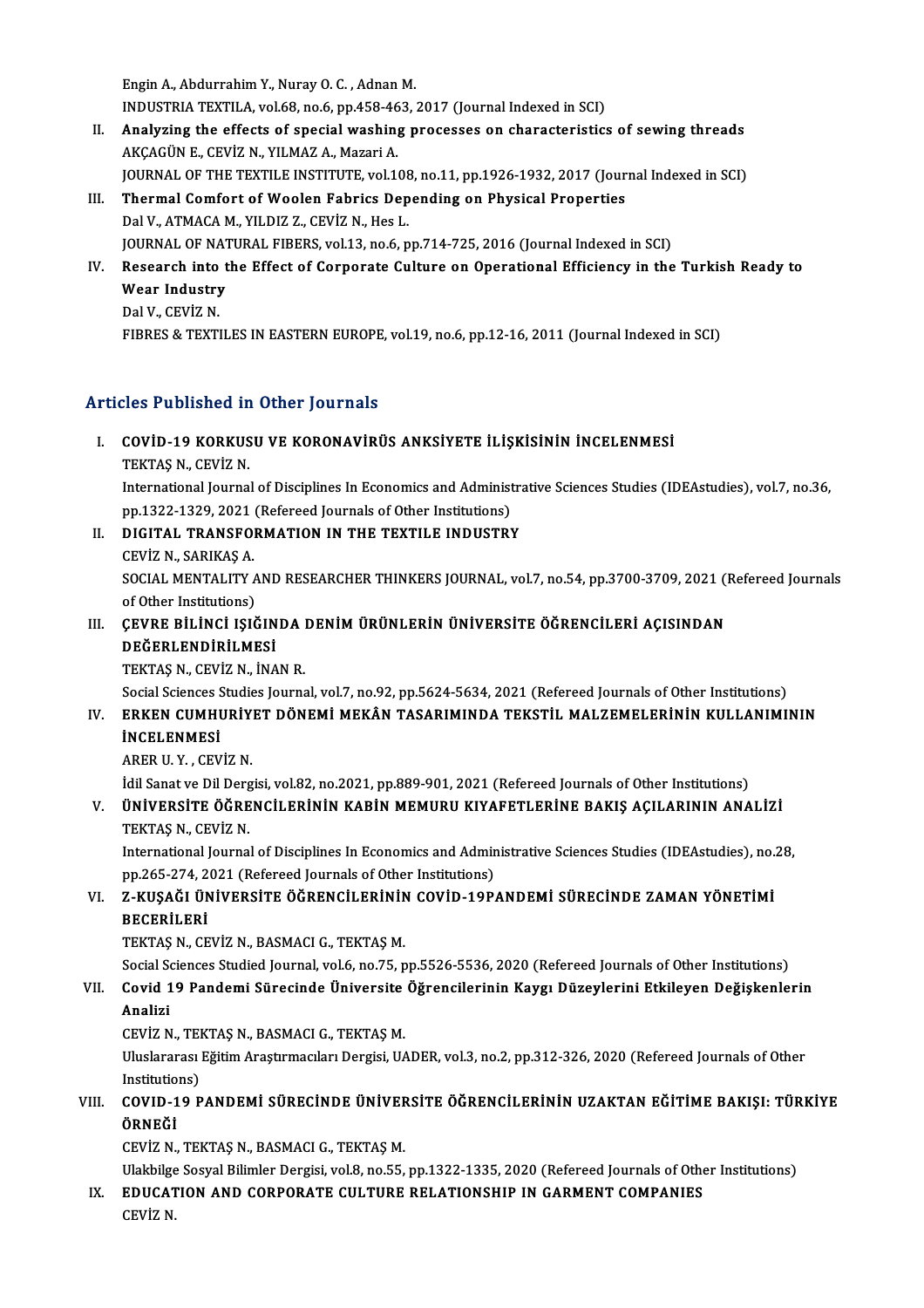International Journal of Disciplines in Economics & Administrative Sciences Studies, vol.7, no.24, pp.1170-<br>1179, 2020 (Refereed Journale of Other Institutions) International Journal of Disciplines in Economics &am<br>1179, 2020 (Refereed Journals of Other Institutions)<br>الأو جودُوا بكر بكر بكر بكر التوابع التي يتواجه التوابع التوابع

International Journal of Disciplines in Economics & Administrative Sciences Studies, vol.7, no.24, pp.1170-<br>1179, 2020 (Refereed Journals of Other Institutions)<br>X. IS SAĞLIĞI VE GÜVENLİĞİ ALGISI DÜZEYLERİNİNBELİRLENMES 1179, 2020 (Refereed Journals of Other Institutions)<br>IŞ SAĞLIĞI VE GÜVENLIĞI ALGISI DÜZEYLERIN<br>HAZIR GİYİMSEKTÖRÜ X. IS SAĞLIĞI VE GÜVENLIĞI ALGISI DÜZEYLERININBELIRLENMESINE YÖNELIK ALAN ARASTIRMASI: Sosyal Bilimler Dergisi / The Journal of Social Science, vol.5, pp.146-156, 2018 (Refereed Journals of Other Institutions) TEKTAŞ N., CEVİZ N., TEKTAŞ M. Sosyal Bilimler Dergisi / The Journal of Social Science, vol.5, pp.146-156, 2018 (Refereed Journ<br>Institutions)<br>XI. PAZARLAMA FAALİYETLERİNDE SOSYAL MEDYA: HAZIR GİYİM FİRMALARI ÖRNEĞİ<br>CEVİZ N. TEKTAS N. TEKTAS M Institutions)<br>PAZARLAMA FAALİYETLERİN.<br>CEVİZ N., TEKTAŞ N., TEKTAŞ M.<br>Tidsəd. vəl 5. nn 1.10.2018 (Ref PAZARLAMA FAALİYETLERİNDE SOSYAL MEDYA: HAZIR GİYİ<br>CEVİZ N., TEKTAŞ N., TEKTAŞ M.<br>Tidsad, vol.5, pp.1-10, 2018 (Refereed Journals of Other Institutions)<br>ÖNLİSANS ÖĞRENCİLERİNİN DÖNEM ARASI YARTIKLARI STAI CEVİZ N., TEKTAŞ N., TEKTAŞ M.<br>Tidsad, vol.5, pp.1-10, 2018 (Refereed Journals of Other Institutions)<br>XII. ÖNLİSANS ÖĞRENCİLERİNİN DÖNEM ARASI YAPTIKLARI STAJIN AKADEMİK BAŞARILARINA<br>ETKİSİNİN İNCELENMESİ Tidsad, vol.5, pp.1-10, 2018<br>ÖNLİSANS ÖĞRENCİLERİN<br>ETKİSİNİN İNCELENMESİ<br>Polat 7, Sarılma A, Caviz N, 1 ÖNLİSANS ÖĞRENCİLERİNİN DÖNEM ARASI YAPTI<br>ETKİSİNİN İNCELENMESİ<br>Polat Z., Sarıkaş A., Ceviz N., Tektaş N., Yayla A., Tektaş M.<br>Fğitim ve Öğretim Arastrumaları Dergisi vel 7, nn 1, 7, 201 ETKİSİNİN İNCELENMESİ<br>Polat Z., Sarıkaş A., Ceviz N., Tektaş N., Yayla A., Tektaş M.<br>Eğitim ve Öğretim Araştırmaları Dergisi, vol.7, pp.1-7, 2018 (Other Refereed National Journals)<br>ÖNL İSANS ÖĞRENCÜ ERİNİN SOSYO DEMOCRAEİK Polat Z., Sarıkaş A., Ceviz N., Tektaş N., Yayla A., Tektaş M.<br>Eğitim ve Öğretim Araştırmaları Dergisi, vol.7, pp.1-7, 2018 (Other Refereed National Journals)<br>XIII. ÖNLİSANS ÖĞRENCİLERİNİN SOSYO-DEMOGRAFİK-EKONOMİK STA Eğitim ve Öğretim Araştırm<br><mark>ÖNLİSANS ÖĞRENCİLER</mark><br>BİÇİMLERİNE ETKİLERİ<br>YAVLA A TEKTAS NESEVİ ÖNLİSANS ÖĞRENCİLERİNİN SOSYO-DEMOGRAFİK-EKONO<br>BİÇİMLERİNE ETKİLERİ<br>YAYLA A., TEKTAŞ N., CEVİZ N., SARIKAŞ A., POLAT Z., TEKTAŞ M.<br>Fğitim ve Öğretim Arestrumaları Dergisi vel 7-np 8-19-2019 (Oth BİÇİMLERİNE ETKİLERİ<br>YAYLA A., TEKTAŞ N., CEVİZ N., SARIKAŞ A., POLAT Z., TEKTAŞ M.<br>Eğitim ve Öğretim Araştırmaları Dergisi, vol.7, pp.8-18, 2018 (Other Refereed National Journals)<br>ÖNLİSANS ÖĞRENCÜ ERİNİN DEMOCRAFİK ÖZELLİ YAYLA A., TEKTAŞ N., CEVİZ N., SARIKAŞ A., POLAT Z., TEKTAŞ M.<br>Eğitim ve Öğretim Araştırmaları Dergisi, vol.7, pp.8-18, 2018 (Other Refereed National Journals)<br>XIV. ÖNLİSANS ÖĞRENCİLERİNİN DEMOGRAFİK ÖZELLİKLERİNİNİNTE Eğitim ve Öğretim Araştırmaları Dergisi, vol.7, pp.8-<br>ÖNLİSANS ÖĞRENCİLERİNİN DEMOGRAFİK Ö:<br>KULLANMA BECERİLERİ ÜZERİNDEKİ ETKİSİ<br>POLAT 7, TEKTAS N, TEKTAS M, GEVİZ N, SARIKA ÖNLİSANS ÖĞRENCİLERİNİN DEMOGRAFİK ÖZELLİKLERİN<br>KULLANMA BECERİLERİ ÜZERİNDEKİ ETKİSİ<br>POLAT Z., TEKTAŞ N., TEKTAŞ M., CEVİZ N., SARIKAŞ A., YAYLA A.<br>İstanbul Sosyal Bilimler Dergisi, nn 64, 80, 2017 (Befereed Jaurna KULLANMA BECERİLERİ ÜZERİNDEKİ ETKİSİ<br>POLAT Z., TEKTAŞ N., TEKTAŞ M., CEVİZ N., SARIKAŞ A., YAYLA A.<br>İstanbul Sosyal Bilimler Dergisi, pp.64-80, 2017 (Refereed Journals of Other Institutions) POLAT Z., TEKTAŞ N., TEKTAŞ M., CEVİZ N., SARIKAŞ A., YAYLA A.<br>İstanbul Sosyal Bilimler Dergisi, pp.64-80, 2017 (Refereed Journals of Other Institutions)<br>XV. KAYGI DÜZEYLERİNİ ETKİLEYEN FAKTÖRLER: ÖNLİSANS ÖĞRENCİLERİ İstanbul Sosya<br>KAYGI DÜZE<br>ARAŞTIRMA<br>PASMACLE T KAYGI DÜZEYLERİNİ ETKİLEYEN FAKTÖ<br>ARAŞTIRMA<br>BASMACI G., TEKTAŞ M., TEKTAŞ N., CEVİZ N.<br>İstanbul Sosval Bilimler Dergisi, pp.69, 85, 202 ARAŞTIRMA<br>BASMACI G., TEKTAŞ M., TEKTAŞ N., CEVİZ N.<br>İstanbul Sosyal Bilimler Dergisi, pp.69-85, 2017 (Refereed Journals of Other Institutions) XVI. İRAN GELENEKSEL KADIN GİYSİ GELENEĞİ VE YAŞANAN TOPLUMSAL HAREKETLERİN GİYİM KÜLTÜRÜNE/AKSESUARLARINA ETKİSİ (IRANİANWOMEN'S TRADITIONAL CLOTHING TRADİTİON İRAN GELENEKSEL KADIN GİYSİ GELENEĞİ VE YAŞANAN TOPLUMSAL HAREKETLERİN GİYİM<br>KÜLTÜRÜNE/AKSESUARLARINA ETKİSİ (IRANİAN WOMEN'S TRADITIONAL CLOTHING TRADİT<br>AND THE EFFECT OF CURRENT SOCIAL MOVEMENTS ON CLOTHING CULTURE/ACCES KÜLTÜRÜNE/AK<br>AND THE EFFEC<br>KILIÇ S., CEVİZ N.<br>The Journal of Tu AND THE EFFECT OF CURRENT SOCIAL MOVEMENTS ON CLOTHING CULTURE/ACCESSORIES )<br>KILIÇ S., CEVİZ N.<br>The Journal of TurkIslam World Studies, vol.4, pp.338-350, 2017 (Refereed Journals of Other Institutions)<br>Awaranees Analysis o KILIÇ S., CEVİZ N.<br>The Journal of TurkIslam World Studies, vol.4, pp.338-350, 2017 (Refereed Journals of Occupational Health and Safety in GarmentIndustry<br>XVII. Awareness Analysis of Occupational Health and Safety in Garme The Journal of TurkIslam World Studies, vol.4, pp<br>Awareness Analysis of Occupational Health<br>TEKTAŞ N., TEKTAŞ M., CEVİZ N., KARADOĞAN B.<br>Journal of Gurrent Bessensbes en Sosial Ssienses Awareness Analysis of Occupational Health and Safety in GarmentIndustry<br>TEKTAŞ N., TEKTAŞ M., CEVİZ N., KARADOĞAN B.<br>Journal of Current Researches on Social Sciences, vol.7, pp.333-348, 2017 (Refereed Journals of Other Ins TEKTAŞ N., TEKTAŞ M., CEVİZ N., KARADOĞAN B.<br>Journal of Current Researches on Social Sciences, vol.7, pp.333-348, 2017 (Refereed Journals of Othe<br>XVIII. ÖN LİSANS ÖĞRENCİLERİNİN STAJ UYGULAMALARININ DEĞERLENDİRİLMESİ M Journal of Current Resear<br>ÖN LİSANS ÖĞRENCİLE<br>ÜNİVERSİTESİ ÖRNEĞİ XVIII. ÖN LİSANS ÖĞRENCİLERİNİN STAJ UYGULAMALARININ DEĞERLENDİRİLMESİ MARMARA<br>ÜNİVERSİTESI ÖRNEĞİ<br>Tektaş N., Yayla A., Sarıkaş A., Polat Z., Tektaş M., Ceviz N. ÜNİVERSİTESİ ÖRNEĞİ<br>Tektaş N., Yayla A., Sarıkaş A., Polat Z., Tektaş M., Ceviz N.<br>Eğitim ve Öğretim Araştırmaları Dergisi, vol.5, pp.310-318, 2016 (Other Refereed National Journals)<br>MESLEK VÜKSEKOKULLARINDA ÖĞRENİM GÖREN XIX. MESLEK YÜKSEKOKULLARINDA ÖĞRENİMGÖREN GENÇLERİN GİRİŞİMCİLİK EĞİLİMLERİ ÜZERİNE Eğitim ve Öğretim A<br>MESLEK YÜKSEK<br>BİR ARAŞTIRMA<br>Ceviz N. Tektes M CevizN.,TektaşM.,YaylaA.,TektaşN.,SarıkaşA.,PolatZ. BİR ARAŞTIRMA<br>Ceviz N., Tektaş M., Yayla A., Tektaş N., Sarıkaş A., Polat Z.<br>Eğitim ve Öğretim Araştırmaları Dergisi, vol.5, pp.319-331, 2016 (Other Refereed National Journals)<br>IMBACT OF ADVERTISEMENTS IN SOCIAL MEDIA ON B Ceviz N., Tektaş M., Yayla A., Tektaş N., Sarıkaş A., Polat Z.<br>Eğitim ve Öğretim Araştırmaları Dergisi, vol.5, pp.319-331, 2016 (Other Refereed National Journals)<br>XX. IMPACT OF ADVERTISEMENTS IN SOCIAL MEDIA ON PURCHAS Eğitim ve Öğ<br>IMPACT OF<br>STUDENTS<br>SARIKAS A IMPACT OF ADVERTISEMENTS IN SOCIAL MEDIA ON PURO<br>STUDENTS<br>SARIKAŞ A., CEVİZ N., TEKTAŞ M., YAYLA A., TEKTAŞ N., POLAT Z.<br>JOUPNAL OE EDUCATIONAL AND INSTRUCTIONAL STUDIESIN TE STUDENTS<br>SARIKAŞ A., CEVİZ N., TEKTAŞ M., YAYLA A., TEKTAŞ N., POLAT Z.<br>JOURNAL OF EDUCATIONAL AND INSTRUCTIONAL STUDIESIN THE WORLD, vol.6, pp.32-39, 2016 (Refereed<br>Journals of Other Institutions) SARIKAȘ A., CEVİZ N., TEKTAŞ<br>JOURNAL OF EDUCATIONAL Al<br>Journals of Other Institutions) Journals of Other Institutions)<br>Books & Book Chapters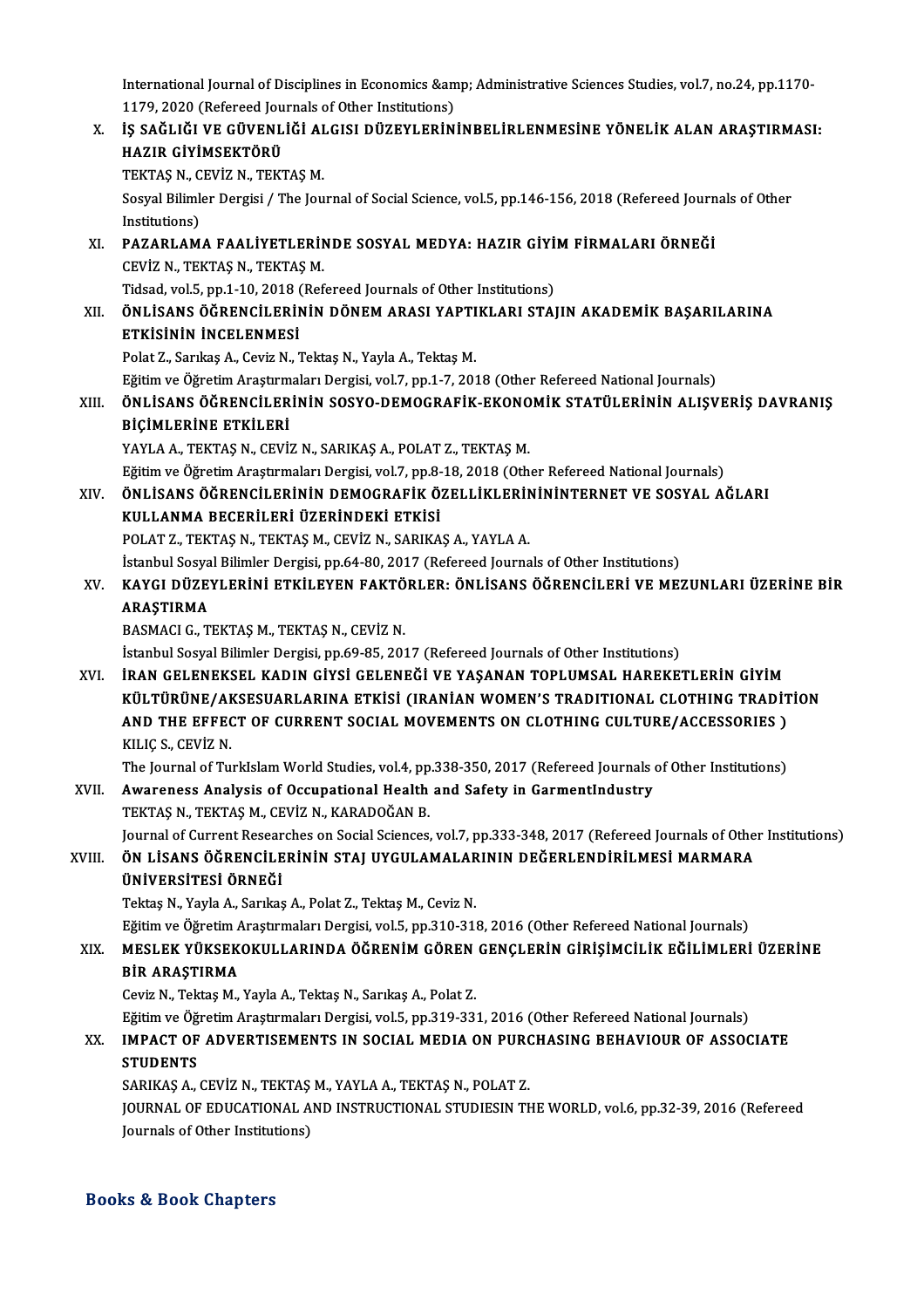I. Açık Artırmaların Sürdürülebilir Moda Açısından İrdelenmesi Açık Ar<br>Ceviz N.<br>in: Müze Açık Artırmaların Sürdürülebilir Moda Açısından İrdelenmesi<br>Ceviz N.<br>in: Müzayede, Emine Gürsoy Naskali, Editor, KİTABEVİ, İstanbul, pp.197-223, 2020<br>TEKSTİL, YÜZEVLERİNİN VE TEKSTİL TARANLI KOMPOZİTMALZEMELERİN

- Ceviz N.<br>in: Müzayede, Emine Gürsoy Naskali, Editor, KİTABEVİ, İstanbul, pp.197-223, 2020<br>II. TEKSTİL YÜZEYLERİNİN VE TEKSTİL TABANLI KOMPOZİTMALZEMELERİN İÇ MEKÂNDA TASARIM<br>ÖĞESİ OLARAK İRDELENMESİ in: Müzayede, Emine Gürsoy Nask<br>TEKSTİL YÜZEYLERİNİN VE TI<br>ÖĞESİ OLARAK İRDELENMESİ<br>Arer II Y. Ceviz N <mark>TEKSTİL YÜZEYL</mark><br>ÖĞESİ OLARAK İI<br>Arer U.Y. , Ceviz N.<br>in: Mühandislik ve l
	-

ÖĞESİ OLARAK İRDELENMESİ<br>Arer U. Y. , Ceviz N.<br>in: Mühendislik ve Mimarlık Bilimlerinde Güncel Araştırmalar, Dr. Öğr. Üyesi Ali Kılıçer, Editor, Ivpe Cetinje,<br>Montenegre, Cetinia, np.191.212.2020 Arer U. Y. , Ceviz N.<br>in: Mühendislik ve Mimarlık Bilimlerinde<br>Montenegro, Cetinje, pp.191-212, 2020<br>Hagur Givim Sanaviinde Kurum Kült in: Mühendislik ve Mimarlık Bilimlerinde Güncel Araştırmalar, Dr. Öğr. Üyesi Ali 1<br>Montenegro, Cetinje, pp.191-212, 2020<br>III. Hazır Giyim Sanayiinde Kurum Kültürünün İşletme Verimliliğine Etkisi<br>CEVİZ N. DAL V

## Montenegro, Cet<br><mark>Hazır Giyim Sa</mark><br>CEVİZ N., DAL V.<br>İstanbul Tisaret ( CEVİZ N., DAL V.<br>İstanbul Ticaret Odası, Altınoluk Yayınevi, İstanbul, 2010

## Refereed Congress / Symposium Publications in Proceedings

- efereed Congress / Symposium Publications in Proceedings<br>I. BENZALKONYUM KLORİT KATKILI YUMURTA AKI/POLİ (KAPROLAKTON) İLE ELDE EDİLEN<br>NANOFIRED YARILARIN MEKANIK ÖZELLİKI EDİNIN İNCELENMESİ NOGA GÖNEL 655 / BJ INPOSTAMI T ABIRALISMI IN TI BOCCATINGS<br>BENZALKONYUM KLORİT KATKILI YUMURTA AKI/POLİ (KAPROLAH<br>NANOFİBER YAPILARIN MEKANİK ÖZELLİKLERİNİN İNCELENMESİ BENZALKONYUM KLORİT KAT<br>NANOFİBER YAPILARIN MEK<br>CEVİZ N., YÜKSEK M., Çirkin D. S.<br>7. INTERNATIONAL ISTANPUL SA **NANOFİBER YAPILARIN MEKANİK ÖZELLİKLERİNİN İNCELENMESİ<br>7. INTERNATIONAL ISTANBUL SCIENTIFIC RESEARCH CONGRESS, İstanbul, Turkey, 18 - 19 December 2021,<br>7. INTERNATIONAL ISTANBUL SCIENTIFIC RESEARCH CONGRESS, İstanbul, Tur** CEVİZ N., YÜKSEK M., Çirkin D. S. 7. INTERNATIONAL ISTANBUL SCIENTIFIC RESEARCH CONGRESS, İstanbul, Turkey, 18 - 19 December<br>pp.732-738<br>II. COCUK ODALARINDA TEKSTİL YÜZEYLER VE KULLANIM ALANLARININ TASARIMA ETKİSİ<br>CEVİZ N. ARER II V
- pp.732-738<br>**ÇOCUK ODALARIN**<br>CEVİZ N., ARER U. Y.<br>World Children Cont COCUK ODALARINDA TEKSTİL YÜZEYLER VE KULLANIM ALANLARIN<br>CEVİZ N., ARER U. Y.<br>World Children Conference, Ankara, Turkey, 23 - 25 October 2020, pp.11-22<br>İC MEYÂNDA TEKSTİL TARANLI MALZEMELERİN SÜRDÜRÜLERLI EL

- CEVİZ N., ARER U. Y.<br>World Children Conference, Ankara, Turkey, 23 25 October 2020, pp.11-22<br>III. İÇ MEKÂNDA TEKSTİL TABANLI MALZEMELERİN SÜRDÜRÜLEBİLİRLİK AÇISINDAN<br>DEĞEPI ENDİRİLMESİ World Children Conference, Ankara, Turkey, 23 - 25 October 2020, pp.11-22<br>İÇ MEKÂNDA TEKSTİL TABANLI MALZEMELERİN SÜRDÜRÜLEBİLİRI<br>DEĞERLENDİRİLMESİ<br>CEVİZ N.. ARER U. Y. İÇ MEKÂNDA TEK:<br>DEĞERLENDİRİLM<br>CEVİZ N., ARER U. Y.<br>1. INTERNATIONAL
	-

DEĞERLENDİRİLMESİ<br>CEVİZ N., ARER U. Y.<br>1. INTERNATIONAL CONSTRUCTION MATERIALS ENGINEERING AND ARCHITECTURE CONGRESS, Ankara, Turkey,<br>12., 14 June 2020, np.95,111 CEVİZ N., ARER U. Y.<br>1. INTERNATIONAL CONSTRU<br>12 - 14 June 2020, pp.95-111<br>Donim Ürünlarda Yanılan N 1. INTERNATIONAL CONSTRUCTION MATERIALS ENGINEERING AND ARCHITECTUI<br>12 - 14 June 2020, pp.95-111<br>IV. Denim Ürünlerde Yapılan Yenilikler ve Kullanıcılar Üzerine Bir Araştırma<br>CEVİZ N. İNAN B

- 12 14 June 2020, pp.95-111<br>IV. Denim Ürünlerde Yapılan Yenilikler ve Kullanıcılar Üzerine Bir Araştırma<br>CEVİZ N., İNAN R.
- 6.UluslararasıMultidisipliner ÇalışmalarıKongresi,Gaziantep,Turkey,26 -27April2019,vol.1,pp.329-339 CEVİZ N., İNAN R.<br>6. Uluslararası Multidisipliner Çalışmaları Kongresi, Gaziantep, Turkey, 26 - 27 April 2019, vol.1, pp.329-<br>7. Spor Teknik Tekstilleri ve Üniversite Öğrencileri Arasında Kullanımı Üzerine Bir Araştırma<br>1. 6. Uluslararası Mu<br>Spor Teknik Tek<br>İNAN R., CEVİZ N.<br>6. Uluslararası Mu Spor Teknik Tekstilleri ve Üniversite Öğrencileri Arasında Kullanımı Üzerine Bir Araştırma<br>İNAN R., CEVİZ N.<br>6. Uluslararası Multidisipliner Çalışmaları Kongresi, Gaziantep, Turkey, 26 - 27 April 2019, vol.1, pp.271-280<br>Pa
	-

İNAN R., CEVİZ N.<br>6. Uluslararası Multidisipliner Çalışmaları Kongresi, Gaziantep, Turkey, 26 - 27 A<sub>l</sub><br>VI. Pazarlama Faaliyetlerinde Sosyal Medya: Hazır Giyim Firmaları Örneği<br>TEKTAŞ N., CEVİZ N., TEKTAŞ M. 6. Uluslararası Multidisipliner Ça<br>Pazarlama Faaliyetlerinde So<br>TEKTAŞ N., CEVİZ N., TEKTAŞ M.<br>5. Uluslararası Sosval Beseri ve İ 5. Uluslararası Sosyal Beşeri ve İdari Bilimler Sempozyumu, İstanbul, Turkey, 25 - 28 October 2018

VII. A Novel Study of the CSM Nanofiber in Textiles CEVİZN.,ArslanA.F. ,YÜKSELOĞLUS.M. 4th International Conference on Engineering and Natural Sciences (ICENS 2018), Kiev, Ukraine, 2 - 06 May 2018

CEVİZ N., Arslan A. F. , YÜKSELOĞLU S. M.<br>4th International Conference on Engineering and Natural Sciences (ICENS 2018), Kiev, Ukraine, 2 - 06 May 20<br>19 VIII. İş Sağlığı Ve Güvenliği Algısı Düzeylerinin Belirlenmesine 4th Interi<br>İş Sağlığ<br>Sektörü<br><sub>C</sub>eviz N İş Sağlığı Ve Güvenliği Algısı<br>Sektörü<br>CEVİZ N., TEKTAŞ N., TEKTAŞ M.<br>5. Uluslararası Sesval Beseri ve İ

Sektörü<br>CEVİZ N., TEKTAŞ N., TEKTAŞ M.<br>5. Uluslararası Sosyal Beşeri ve İdari Bilimler Sempozyumu, 25 - 28 October 2018

IX. "MODA OLGUSUNUN TOPLUMUN SOSYO-KÜLTÜREL VE İKTİSADİ YAPISINA OLUMSUZ ETKİLERİ VE 5. Uluslararası Sosyal Beşeri ve İdari Bilimler Sempozyumu, 25 - 28 Octon<br>"MODA OLGUSUNUN TOPLUMUN SOSYO-KÜLTÜREL VE İKTİSAD<br>BAZI TOPLULUKLARDA UYGULANAN KIYAFET KISITLAMALARI<br>KULC S. CEVİZ N "MODA OLGUSU<br>BAZI TOPLULUK<br>KILIÇ S., CEVİZ N.<br>4. Uluslararası Sa

KILIÇ S., CEVİZ N.<br>4. Uluslararası Sosyal Beşeri ve İdari Bilimler Sempozyumu, Alanya, Turkey, 3 - 05 May 2018, pp.1275-1283

KILIÇ S., CEVİZ N.<br>4. Uluslararası Sosyal Beşeri ve İdari Bilimler Sempozyumu, Alanya, Turkey, 3 - 05 May 2018, pp.1275-1283<br>8. Examination of Sound Absorption Properties of Fibers used inTransportation Technical Texti 4. Uluslararası Sos<br>Examination of<br>CEVİZ N., İNAN R.<br>1. INTERNATIONA Examination of Sound Absorption Properties of Fibers used inTransportation Technical Textiles<br>CEVİZ N., İNAN R.<br>1. INTERNATIONAL CONFERENCE ON INTELLIGENTTRANSPORTATION SYSTEMS BANU – ITSC' 18, Bandırma,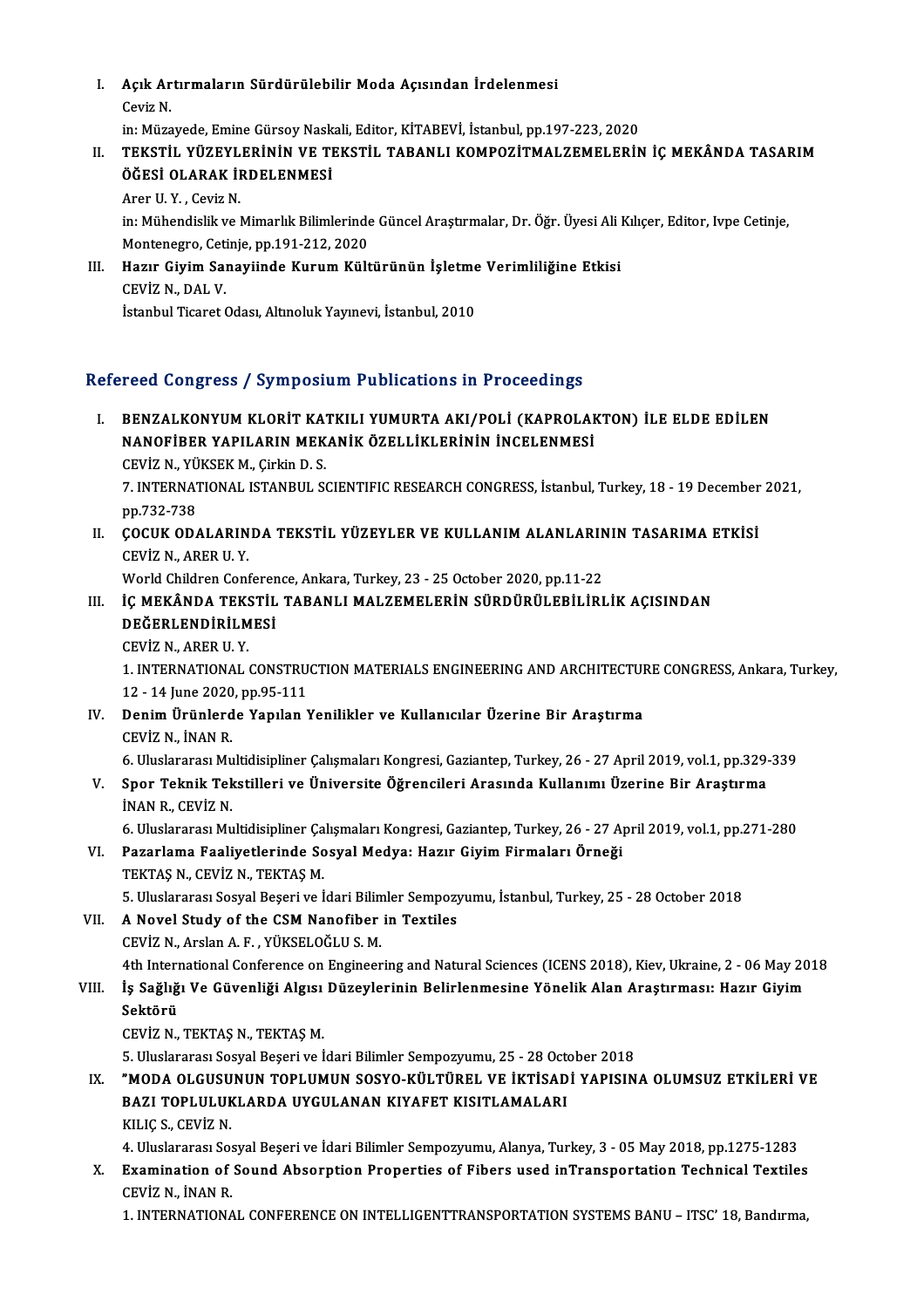Turkey, 19 - 21 April 2018, pp.441-442<br>Investigation of The Properties of I XI. Investigation of The Properties of Fibers Used in AutomotiveTechnical Textiles Turkey, 19 - 21 A<sub>l</sub><br>Investigation of<br>İNAN R., CEVİZ N.<br>1. INTERNATIONA Investigation of The Properties of Fibers Used in AutomotiveTechnical Textiles<br>INAN R., CEVIZ N.<br>1. INTERNATIONAL CONFERENCE ON INTELLIGENT TRANSPORTATION SYSTEMS BANU – ITSC' 18, Bandırma,<br>Turkay 10, 21 April 2018 pp.417. INAN R., CEVIZ N.<br>1. INTERNATIONAL CONFERENCE ON IN<br>Turkey, 19 - 21 April 2018, pp.417-432<br>The Effect of Different Weshing Me 1. INTERNATIONAL CONFERENCE ON INTELLIGENT TRANSPORTATION SYSTEMS BANU – ITSC' 18, Ba<br>Turkey, 19 - 21 April 2018, pp.417-432<br>XII. The Effect of Different Washing Methods in Frequently Used Denim Fabrics on the Fabric<br>Chara Turkey, 19 - 21 April 2018, pp.417-432<br>The Effect of Different Washing Methods in Frequently Used Denim Fabrics on the F<br>Characteristics and the New Generation Denim Fabrics: An Industry 4.0 Application<br>CiTOČLU E. CEVIZ N Characteristics and the New Generation Denim Fabrics: An Industry 4.0 Application CITOĞLU F., CEVIZ N. Characteristics and the New Generation Denim Fabrics: An Industry 4.0 Application<br>ÇİTOĞLU F., CEVİZ N.<br>8th International İstanbul Textile Conference - Evolution Technical Textile (ETT2018), İstanbul, Turkey, 14 - 16<br>April ÇİTOĞLU F., CEVİZ N.<br>8th International İstanbı<br>April 2018, pp.487-492<br>Hish performanec tex 8th International Istanbul Textile Conference<br>April 2018, pp.487-492<br>XIII. High performance textiles in space suit<br>Arelan A E. CEVIZ N. VÜKSELOČLUS M April 2018, pp.487-492<br><mark>High performance textiles in space s</mark><br>Arslan A. F. , CEVİZ N., YÜKSELOĞLU S. M.<br><sup>9th International İstanbul Textile Cenfore</sup> Arslan A. F. , CEVİZ N., YÜKSELOĞLU S. M.<br>8th International İstanbul Textile Conference - Evolution Technical Textile (ETT2018), İstanbul, Turkey, 14 - 16 April2018,pp.461-466 8th International İstanbul Textile Conference - Evolution Technical Textile (ETT2018), İstanbul, Turl<br>April 2018, pp.461-466<br>XIV. Ön Lisans Öğrencilerinin Girişimcilik Eğilimlerinin Bazı Değişkenlere Göre Araştırılması<br>TEK TEKTAŞ N., TEKTAŞ M., CEVİZ N., POLAT Z., YAYLA A., SARIKAŞ A. Ön Lisans Öğrencilerinin Girişimcilik Eğilimlerinin Bazı Değişkenlere G<br>TEKTAŞ N., TEKTAŞ M., CEVİZ N., POLAT Z., YAYLA A., SARIKAŞ A.<br>3. Ululslararası Girişimcilik, İstihdam ve Kariyer Kongresi, 12 - 15 October 2017<br>ÖN Lİ XV. ÖN LİSANS ÖĞRENCİLERİNİN GİRİŞİMCİLİK EĞİLİMLERİNİN BAZIDEĞİŞKENLERE GÖRE 3. Ululslararası Girişimcilik, İstihdam ve Kariyer Kongresi, 12 - 15 October 2017 TEKTAŞ N., TEKTAŞ M., CEVİZ N., POLAT Z., YAYLA A., SARIKAŞ A. ARAŞTIRILMASI<br>TEKTAŞ N., TEKTAŞ M., CEVİZ N., POLAT Z., YAYLA A., SARIKAŞ A.<br>3.Uluslararası girişimcilik,İstihdam ve Kariyer Kongresi, Muğla, Turkey, 12 - 15 October 2017, vol.1, pp.404-410<br>Türkiye Harır Çiyim İslatmaların TEKTAŞ N., TEKTAŞ M., CEVİZ N., POLAT Z., YAYLA A., SARIKAŞ A.<br>3.Uluslararası girişimcilik,İstihdam ve Kariyer Kongresi, Muğla, Turkey, 12 - 15 October 2017, vol.1, pp.40<br>2011 - Türkiye Hazır Giyim İşletmelerinde Kurum Kül 3.Uluslararası girişim<br>**Türkiye Hazır Giyi**<br>CEVİZ N., TEKTAŞ N.<br>Uluslararası Fğitim P Türkiye Hazır Giyim İşletmelerinde Kurum Kültürünün CinsiyetAçısından F<br>CEVİZ N., TEKTAŞ N.<br>Uluslararası Eğitim Bilimleri ve Sosyal Bilimler Sempozyumu, 3 - 05 November 2017<br>Havasılık Sektöründe Kabin Memurların Kuvafatler CEVİZ N., TEKTAŞ N.<br>Uluslararası Eğitim Bilimleri ve Sosyal Bilimler Sempozyumu, 3 - 05 November 2017<br>XVII. Havacılık Sektöründe Kabin Memurların Kıyafetlerinin ÜniversiteÖğrencileri Tarafından<br>Değerlendirilmesi Uluslararası Eğitim Bilimleri ve Sosyal Bilimler Sempozyumu, 3 - 05 November 2017<br>Havacılık Sektöründe Kabin Memurların Kıyafetlerinin ÜniversiteÖğrencile<br>Değerlendirilmesi<br>CEVİZ N., TEKTAS N. Havacılık Sektörür<br>Değerlendirilmesi<br>CEVİZ N., TEKTAŞ N.<br>Uluclararası Fğitim P UluslararasıEğitimBilimlerive SosyalBilimler sempozyumu,3 -05November 2017 CEVİZ N., TEKTAŞ N.<br>Uluslararası Eğitim Bilimleri ve Sosyal Bilimler sempozyumu, 3 - 05 Novembe<br>XVIII. Hazır Giyim İşletmelerinde Kurum Kültürü Üzerinde Eğitim Faktörü<br>CEVİZ N. TEKTAS N Uluslararası Eğitim B<br>H<mark>azır Giyim İşletm</mark><br>CEVİZ N., TEKTAŞ N.<br><sup>6th Morld Congrees</sup> 6th World Congress on Educational and Instructional Studies, Antalya, Turkey, 26 - 28 October 2017, pp.43<br>6th World Congress on Educational and Instructional Studies, Antalya, Turkey, 26 - 28 October 2017, pp.43 CEVİZ N., TEKTAŞ N.<br>6th World Congress on Educational and Instructional Studies, Antalya, Turkey, 26 - 28 October 2017, pp.43<br>XIX. Ön Lisans Öğrencilerinin Sosyo-Demografik-Ekonomik Statülerinin Alışveriş Davranış Biçi 6th Wor<br>**Ön Lisa**<br>Etkileri<br><sup>VAVI A</sup> A Ön Lisans Öğrencilerinin Sosyo-Demografik-Ekonomik Sta<br>Etkileri<br>YAYLA A., TEKTAŞ N., CEVİZ N., SARIKAŞ A., POLAT Z., TEKTAŞ M.<br>Werld Congress en Educational and Instructional Studies 26, 28 Etkileri<br>YAYLA A., TEKTAŞ N., CEVİZ N., SARIKAŞ A., POLAT Z., TEKTAŞ M.<br>World Congress on Educational and Instructional Studies, 26 - 28 October 2017<br>Ön Lisans Öğrensilerinin Dönem Arası Yartılıları Staiın Alsademil: Beser XX. Ön Lisans Öğrencilerinin Dönem Arası Yaptıkları Stajın Akademik Başarılarına Etkisinin İncelenmesi POLAT Z., SARIKAŞ A., CEVİZ N., TEKTAŞ N., YAYLA A., TEKTAŞ M. World Congress on Educational and Instructional Studies, 26 - 28 October 2017 Ön Lisans Öğrencilerinin Dönem Arası Yaptıkları Stajın Akademik Başar<br>POLAT Z., SARIKAŞ A., CEVİZ N., TEKTAŞ N., YAYLA A., TEKTAŞ M.<br>World Congress on Educational and Instructional Studies, 26 - 28 October 2017<br>Kavgı Düzey XXI. Kaygı Düzeylerinin Çeşitli Değişkenlere göre İncelenmesi World Congress on Educational and Instruction<br>Kaygı Düzeylerinin Çeşitli Değişkenlere<br>BASMACI G., TEKTAŞ M., TEKTAŞ N., CEVİZ N.<br>World Congress on Educational and İnstructi Kaygı Düzeylerinin Çeşitli Değişkenlere göre İncelenmesi<br>BASMACI G., TEKTAŞ M., TEKTAŞ N., CEVİZ N.<br>World Congress on Educational and İnstructional Studies-Wceis 2017, Antalya, Turkey, 26 - 28 October 2017,<br>nn 43 BASM<br>World<br>pp.43<br>Ön Lig World Congress on Educational and İnstructional Studies-Wceis 2017, Antalya, Turkey, 26 - 28 Octo<br>pp.43<br>XXII. Ön Lisans Öğrencilerinin Girişimcilik Eğilimlerinin Bazı Değişkenlere Göre Araştırılması<br>TEKTAS N TEKTAS M CEVİZ pp.43<br>Ön Lisans Öğrencilerinin Girişimcilik Eğilimlerinin Bazı De<br>TEKTAŞ N., TEKTAŞ M., CEVİZ N., POLAT Z., YAYLA A., SARIKAŞ A.<br>III. III IISLARARASI GİRİSİMCİLİK İSTİHDAM VE KARİVER KONCE Ön Lisans Öğrencilerinin Girişimcilik Eğilimlerinin Bazı Değişkenlere Göre Araştır<br>TEKTAŞ N., TEKTAŞ M., CEVİZ N., POLAT Z., YAYLA A., SARIKAŞ A.<br>III. ULUSLARARASI GİRİŞİMCİLİK, İSTİHDAM VE KARİYER KONGRESİ, 12 - 15 Octobe TEKTAŞ N., TEKTAŞ M., CEVİZ N., POLAT Z., YAYLA A., SARIKAŞ A.<br>III. ULUSLARARASI GİRİŞİMCİLİK, İSTİHDAM VE KARİYER KONGRESİ, 12 - 15 October 2017<br>XXIII. MESLEK YÜKSEKOKULU ÖĞRENCİLERİNİN DEMOGRAFİKÖZELLİKLERİNİN İNTE III. ULUSLARARASI GİRİŞİMCİLİK, İSTİHDAM VE KARİYER KONGRESİ, 12 - 15 October 2017<br>MESLEK YÜKSEKOKULU ÖĞRENCİLERİNİN DEMOGRAFİKÖZELLİKLERİNİN İNTERNET VE<br>AĞLARI KULLANMABECERİLERİ ÜZERİNDEKİ ETKİSİ: MARMARA ÜNİVERSİTESİ ÖR MESLEK YÜKSEKOKULU ÖĞRENCİLERİNİN DEMOGRAFİKÖ<br>AĞLARI KULLANMABECERİLERİ ÜZERİNDEKİ ETKİSI: MAI<br>POLAT Z., TEKTAŞ N., TEKTAŞ M., CEVİZ N., SARIKAŞ A., YAYLA A.<br>4. Ulusel Meslek Yüksekelpılları Sesial ve Teknik Bilimler Konst AĞLARI KULLANMABECERİLERİ ÜZERİNDEKİ ETKİSİ: MARMARA ÜNİVERSİTESİ ÖRNEĞİ<br>POLAT Z., TEKTAŞ N., TEKTAŞ M., CEVİZ N., SARIKAŞ A., YAYLA A.<br>4. Ulusal Meslek Yüksekokulları Sosyal ve Teknik Bilimler Kongresi, Burdur, Turkey, 11 POLAT Z., TEKTAŞ N., TEKTAŞ M., CEVİZ N., SARIKAŞ A., YAYLA A.<br>4. Ulusal Meslek Yüksekokulları Sosyal ve Teknik Bilimler Kongresi, Burdur, Turkey, 11 - 13<br>XXIV. Iran Geleneksel Kadın Giysi Geleneği ve Yaşanan Toplumsal 4. Ulusal Meslek Yüksekokulları Sosy<br>Iran Geleneksel Kadın Giysi Gele<br>Kültürüne/aksesuarlarına Etkisi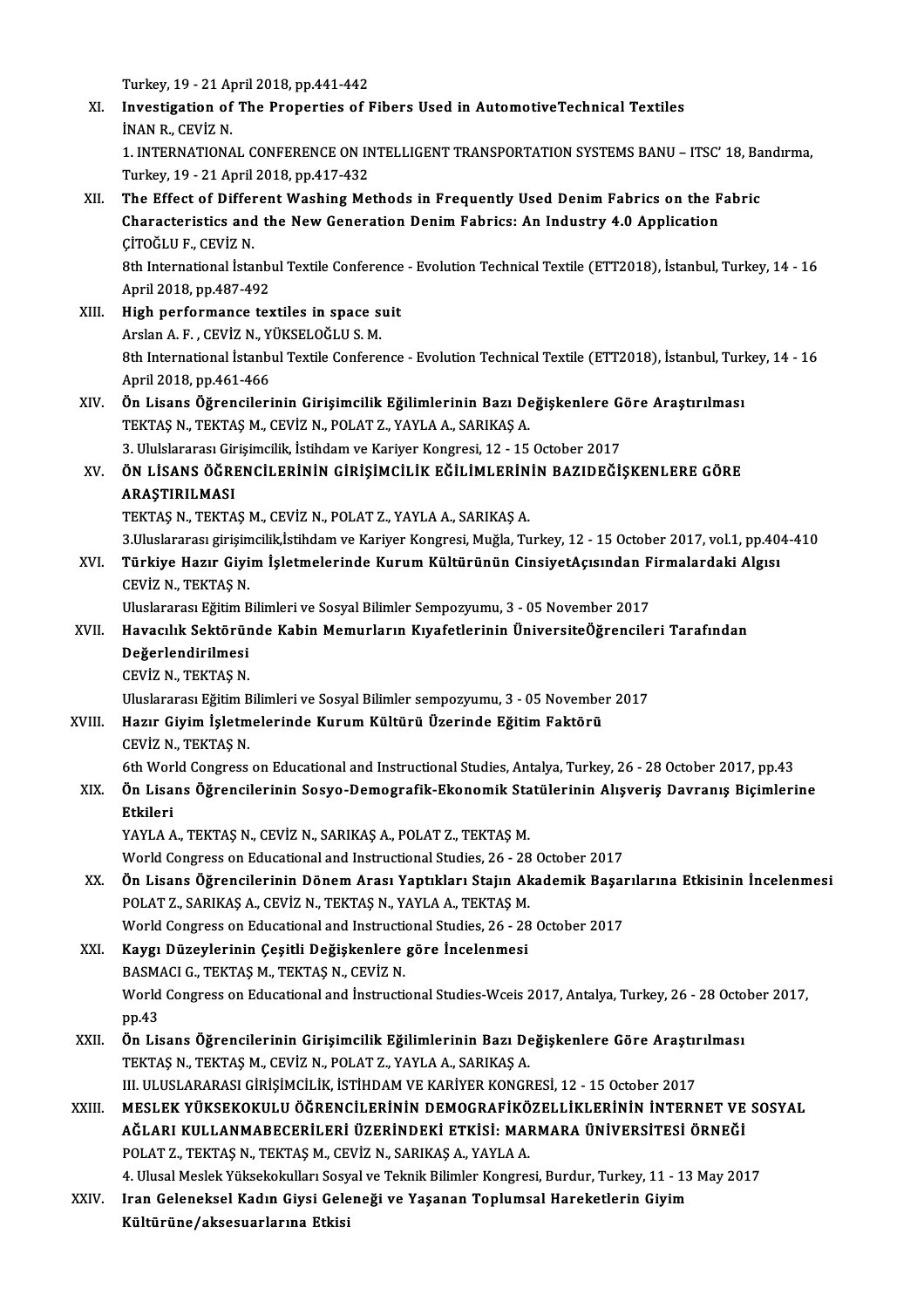KILIÇ S., CEVİZ N. KILIÇ S., CEVİZ N.<br>ULUSLARARASIS SOSYAL BİLİMLER SEMPOZYUMU, Antalya, Turkey, 18 - 20 May 2017<br>IMBACT OF ADVERTISEMENTS IN SOCIAL MEDIA ON BURCHASING BEHAVIOU XXV. IMPACT OF ADVERTISEMENTS IN SOCIAL MEDIA ON PURCHASING BEHAVIOUR OF ASSOCIATE<br>STUDENTS ULUSLARAR<br>IMPACT OF<br>STUDENTS<br>SARIKAS A SARIKAŞ A., CEVİZ N., TEKTAŞ M., YAYLA A., TEKTAŞ N., POLAT Z. 5th World Congress on Educational and Instructional Studies, 27 - 29 October 2016 SARIKAŞ A., CEVİZ N., TEKTAŞ M., YAYLA A., TEKTAŞ N., POLAT Z.<br>5th World Congress on Educational and Instructional Studies, 27 - 29 October 2016<br>XXVI. MESLEK YÜKSEKOKULLARINDA ÖĞRENİM GÖREN GENÇLERİN GİRİŞİMCİLİK EĞİLİMLER 5th World Congres<br>MESLEK YÜKSEK<br>BİR ARAŞTIRMA<br>CEVİZ N. TEKTAS N MESLEK YÜKSEKOKULLARINDA ÖĞRENİM GÖREN GENÇLE<br>BİR ARAŞTIRMA<br>CEVİZ N., TEKTAŞ M., YAYLA A., TEKTAŞ N., SARIKAŞ A., POLAT Z.<br>Eth World Congress on Educational and Instructional Studies, 27 BİR ARAŞTIRMA<br>CEVİZ N., TEKTAŞ M., YAYLA A., TEKTAŞ N., SARIKAŞ A., POLAT Z.<br>5th World Congress on Educational and Instructional Studies, 27 - 29 October 2016 CEVİZ N., TEKTAŞ M., YAYLA A., TEKTAŞ N., SARIKAŞ A., POLAT Z.<br>5th World Congress on Educational and Instructional Studies, 27 - 29 October 2016<br>XXVII. ÖN LİSANS ÖĞRENCİLERİNİN STAJ UYGULAMALARININ DEĞERLENDİRİLMESİ MA 5th World Congress on Ec<br>ÖN LİSANS ÖĞRENCİLE<br>ÜNİVERSİTESİ ÖRNEĞİ<br>TEKTAS N YAYLA A SAR ÖN LİSANS ÖĞRENCİLERİNİN STAJ UYGULAMALARININ DI<br>ÜNİVERSİTESİ ÖRNEĞİ<br>TEKTAŞ N., YAYLA A., SARIKAŞ A., POLAT Z., TEKTAŞ M., CEVİZ N.<br>Eth Werld Congress on Educational and Instructional Studies, 27 ÜNİVERSİTESİ ÖRNEĞİ<br>TEKTAŞ N., YAYLA A., SARIKAŞ A., POLAT Z., TEKTAŞ M., CEVİZ N.<br>5th World Congress on Educational and Instructional Studies, 27 - 29 October 2016<br>EXAMINATION OE EORMS OE SHORRING REHAVIOUR A GASE STUDY E TEKTAŞ N., YAYLA A., SARIKAŞ A., POLAT Z., TEKTAŞ M., CEVİZ N.<br>5th World Congress on Educational and Instructional Studies, 27 - 29 October 2016<br>XXVIII. EXAMINATION OF FORMS OF SHOPPING BEHAVIOUR A CASE STUDY FOR VOCATIONA 5th World Congress on Educational and Instructional Studies, 27<br>**EXAMINATION OF FORMS OF SHOPPING BEHAVIOUR A CA**<br>POLAT Z., TEKTAŞ M., TEKTAŞ N., CEVİZ N., SARIKAŞ A., YAYLA A.<br>Eth World Congress on Educational and Instruc EXAMINATION OF FORMS OF SHOPPING BEHAVIOUR A CASE STUDY FOR V<br>POLAT Z., TEKTAŞ M., TEKTAŞ N., CEVİZ N., SARIKAŞ A., YAYLA A.<br>5th World Congress on Educational and Instructional Studies, 27 - 29 October 2016<br>Araphayaan Kült POLAT Z., TEKTAŞ M., TEKTAŞ N., CEVİZ N., SARIKAŞ A., YAYLA A.<br>5th World Congress on Educational and Instructional Studies, 27 - 29 October 2016<br>XXIX. Azerbaycan Kültür ve Sanatında Renklerin Sosyo Kültürel ve Formalis 5th World Congress on Educational and Instructional Studies, 27 - 29 October 2016 Azerbaycan Kültür ve Sanatında Renklerin Sosyo Kültürel ve Formalist Bağlamda Analizi<br>KILIÇ S., CEVİZ N.<br>ULUSLARARASI TÜRKİYE-ÇEKYA İLİŞKİLERİ SEMPOZYUMU, İstanbul, Turkey, 10 - 14 July 2016, pp.469-484<br>EEEECTS OE MODEL CH KILIÇ S., CEVİZ N.<br>ULUSLARARASI TÜRKİYE-ÇEKYA İLİŞKİLERİ SEMPOZYUMU, İstanbul, Turkey, 10 - 14 July 2016, pp.469-484<br>XXX. EFFECTS OF MODEL CHANGEOVER TIME WASTES ON PRODUCTIVITY IN PRODUCTION OF MEN S ULUSLA<br>EFFECT<br>SHIRT<br>AKCACI XXX. EFFECTS OF MODEL CHANGEOVER TIME WASTES ON PRODUCTIVITY IN PRODUCTION OF MEN S<br>SHIRT<br>AKÇAGÜN E., YILMAZ A., DAL V., CEVİZ N. 15th AUTEX World Textile Conference, 10 - 12 June 2015 AKÇAGÜN E., YILMAZ A., DAL V., CEVİZ N.<br>15th AUTEX World Textile Conference, 10 - 12 June 2015<br>XXXI. IMPLEMENTATION OF LEAN MANUFACTURING AND SIMULATION TECHNIQUES IN CUFF PRODUCTION<br>LINE OF MEN S SHIPT 15th AUTEX World Textile<br>IMPLEMENTATION OF<br>LINE OF MEN S SHIRT<br>YU MAZ A AKCACÜN E T IMPLEMENTATION OF LEAN MANUF*l*<br>LINE OF MEN S SHIRT<br>YILMAZ A., AKÇAGÜN E., DAL V., CEVİZ N.<br>15th AUTEY World Toutilo Conforence 10 LINE OF MEN S SHIRT<br>15th AUTEX World Textile Conference, 10 - 12 June 2015<br>15th AUTEX World Textile Conference, 10 - 12 June 2015 YILMAZ A., AKÇAGÜN E., DAL V., CEVİZ N.<br>15th AUTEX World Textile Conference, 10 - 12 June 2015<br>XXXII. Investigation of Physical Properties of Woolen Fabrics on Thermal Comfort<br>VII DIZZ, CEVİZ N. DAL V. AKÇAÇÜN E. VII MAZ A 15th AUTEX World Textile Conference, 10 - 12 June 2015<br>Investigation of Physical Properties of Woolen Fabrics on Thermal Com<br>YILDIZ Z., CEVİZ N., DAL V., AKÇAGÜN E., YILMAZ A., ATMACA M., KURTULUŞ A. B.<br>International Confe Investigation of Physical Properties of Woolen Fabrics on Thermal Comfort<br>YILDIZ Z., CEVİZ N., DAL V., AKÇAGÜN E., YILMAZ A., ATMACA M., KURTULUŞ A. B.<br>International Conference on Engineering and Natural Science, Üsküp, Ma YILDIZ Z., CEVİZ N., DAL V., AKÇAGÜN E., YILMAZ A., ATMACA M., KURTULUŞ A. B.<br>International Conference on Engineering and Natural Science, Üsküp, Macedonia, 15<br>XXXIII. The Effects of Physical Properties of Woollen Fabrics International Conference on Engineering<br>The Effects of Physical Properties of<br>AKÇAGÜN E., CEVİZ N., DAL V., YILDIZ Z.<br>Eth International Istanbul Textile Confere AKÇAGÜN E., CEVİZ N., DAL V., YILDIZ Z.<br>6th International Istanbul Textile Conference on Future Technical Textiles, 30 October - 01 November 2014 AKÇAGÜN E., CEVİZ N., DAL V., YILDIZ Z.<br>6th International Istanbul Textile Conference on Future Technical Textiles, 30 Octobert<br>XXXIV. The Effects of Physical Properties of Woolen Fabrics on Thermal Comfort 6th International Istanbul Textile Conferent<br>The Effects of Physical Properties of<br>AKÇAGÜN E., DAL V., CEVİZ N., YILDIZ Z. The Effects of Physical Properties of Woolen Fabrics on Thermal Comfort<br>AKÇAGÜN E., DAL V., CEVİZ N., YILDIZ Z.<br>6th International Istanbul Conference on Future Technical Textile (FTT 2014), İstanbul, Turkey, 15 - 17 Octobe AKÇA<br>6th In<br>2014<br>The F 6th International Istanbul Conference on Future Technical Textile (FTT 2014), 2014<br>2014<br>XXXV. The Effects of Various Denim Washing Formulas on Clothing Comfort<br>AVCACUNE DALV ATMACAM CEVIZ N. VILDIZ Z. VILMAZ A. VILDTILLIS 2014<br>The Effects of Various Denim Washing Formulas on Clothing Comfort<br>AKÇAGÜN E., DAL V., ATMACA M., CEVİZ N., YILDIZ Z., YILMAZ A., KURTULUŞ A. B. The Effects of Various Denim Washing Formulas on Clothing Con<br>AKÇAGÜN E., DAL V., ATMACA M., CEVİZ N., YILDIZ Z., YILMAZ A., KURTU<br>14th AUTEX World Textile Conference, Bursa, Turkey, 26 - 28 May 2014<br>The Effects Interlinin AKÇAGÜN E., DAL V., ATMACA M., CEVİZ N., YILDIZ Z., YILMAZ A<br>14th AUTEX World Textile Conference, Bursa, Turkey, 26 - 28 M<br>XXXVI. The Effects Interlining Types on Sewing Needle Heating<br>AECACÜN E. XII MAZ A. XII DIZ Z. CEVİ 14th AUTEX World Textile Conference, Bursa, Turke<br>The Effects Interlining Types on Sewing Needl<br>AKÇAGÜN E., YILMAZ A., YILDIZ Z., CEVİZ N., DAL V.<br>THE FIPER SOCIETY 21, 22 May 2014 The Effects Interlining Types on Sewing Needle Heating<br>AKÇAGÜN E., YILMAZ A., YILDIZ Z., CEVİZ N., DAL V.<br>THE FIBER SOCIETY, 21 - 23 May 2014 AKÇAGÜN E., YILMAZ A., YILDIZ Z., CEVİZ N., DAL V.<br>THE FIBER SOCIETY, 21 - 23 May 2014<br>XXXVII. The Effects of Interlining Types on Sewing Needle Heating<br>DAL V. CEVİZ N. YU DIZ Z. YU MAZ A. AKÇAÇÜN E THE FIBER SOCIETY, 21 - 23 May 2014<br>The Effects of Interlining Types on Sewing Net<br>DAL V., CEVİZ N., YILDIZ Z., YILMAZ A., AKÇAGÜN E.<br>Fiber Society Spring Conference 2014, 21, 22 May 1 The Effects of Interlining Types on Sewing Needle<br>DAL V., CEVİZ N., YILDIZ Z., YILMAZ A., AKÇAGÜN E.<br>Fiber Society Spring Conference 2014, 21 - 23 May 2014<br>Investigation of the Soving Needle Sige on Needle DAL V., CEVİZ N., YILDIZ Z., YILMAZ A., AKÇAGÜN E.<br>Fiber Society Spring Conference 2014, 21 - 23 May 2014<br>XXXVIII. Investigation of the Sewing Needle Size on Needle Heating<br>DAL V. AKCACÜN E. CEVİZ N. YU DIZ Z. YU MAZ A Fiber Society Spring Conference 2014, 21 - 23 May 2<br>Investigation of the Sewing Needle Size on Ne<br>DAL V., AKÇAGÜN E., CEVİZ N., YILDIZ Z., YILMAZ A. Investigation of the Sewing Needle Size on Needle<br>DAL V., AKÇAGÜN E., CEVİZ N., YILDIZ Z., YILMAZ A.<br>Fiber Society Spring Conference 2014, 21 - 23 May 2014<br>FARKLI VIKAMA TÜRLERİNİN DENİM KUMASIN FİZ DAL V., AKÇAGÜN E., CEVİZ N., YILDIZ Z., YILMAZ A.<br>Fiber Society Spring Conference 2014, 21 - 23 May 2014<br>XXXIX. FARKLI YIKAMA TÜRLERİNİN DENİM KUMAŞIN FİZİKSELÖZELLİKLERİNE ETKİSİ